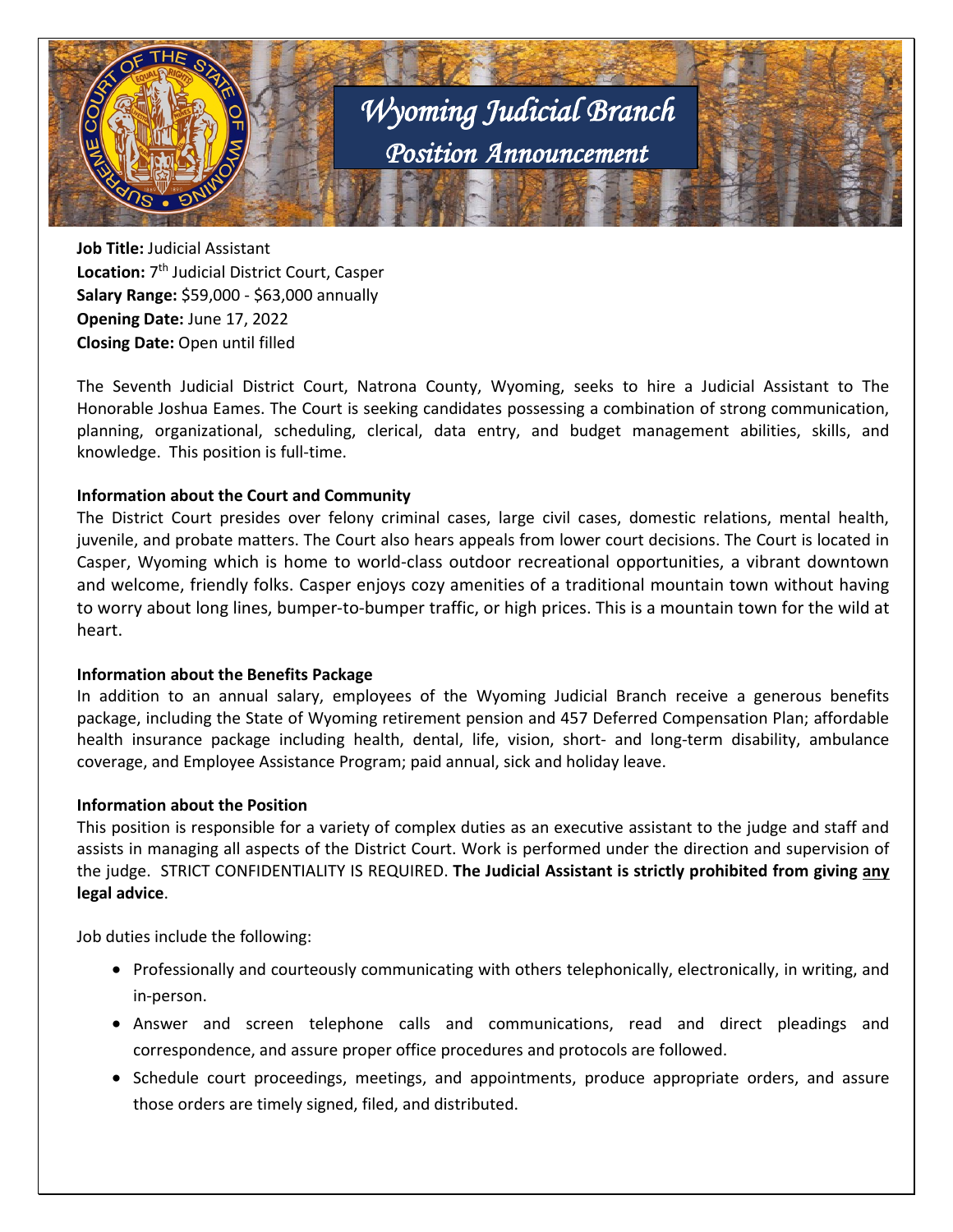- Schedule court facilities and equipment use in Natrona County as well as throughout Wyoming, and arranging for travel and accommodations as needed.
- Prepare, proof-read, edit, type, print, and disseminate correspondence, forms, and court-issued documents.
- Set up, organize, file, copy, and maintain electronic and paper files, documents, and records.
- Timely assure complete files for court proceedings and events are in chambers and ready for each day's scheduled and anticipated activities and proceedings.
- Retrieve and process mail.
- Prepare and manage all aspects of a budget; process vouchers and payment of billings, including data entry and submitting reports and records.
- Maintain time and leave reports, including submitting reports and records.
- Monitor office and courtroom equipment, supplies, and inventories, including purchasing.
- Ensure the courtroom and surrounding areas are arranged and organized to meet the needs of the judge and others in the courtroom.

This position requires an ability to:

- Plan, prioritize, and carry out assignments and complete projects with minimum supervision.
- Manage the Court's calendar in conjunction with the calendars of others.
- Professionally and courteously deal with people, including co-workers, clerks/staff in other offices, attorneys, other judges, and the public.
- Must be adaptable and able to perform multiple tasks seamlessly, professionally, and courteously under varied levels of stress and frequent distractions.

This position requires skills in:

- Scheduling, planning, and calendaring complex agendas that will change in a moment's notice.
- Assessing, evaluating, prioritizing, and handling multiple tasks, projects, and demands.
- Working within deadlines to timely complete projects and assignments.
- Establishing and maintaining effective work relations with two clerk's offices, co-workers, attorneys, and others having any interactions with the District Court.
- Explaining court procedures and processes in a clear, concise, and comprehensive manner.
- Operating a computer utilizing a variety of commonly used and specialized software applications.
- Operating usual office and courtroom equipment and technology.
- Preparing clear and comprehensive written and electronic court documents, correspondence, forms, and statistical reports.

This position involves knowledge of:

- District Court policies, processes, and procedures.
- Legal requirements for court operations and case processing.
- Principles involving planning, scheduling, calendaring, and travel.
- State and County policies and procedures.
- Legal terminology.
- Principles and protocols for managing official documents and records.